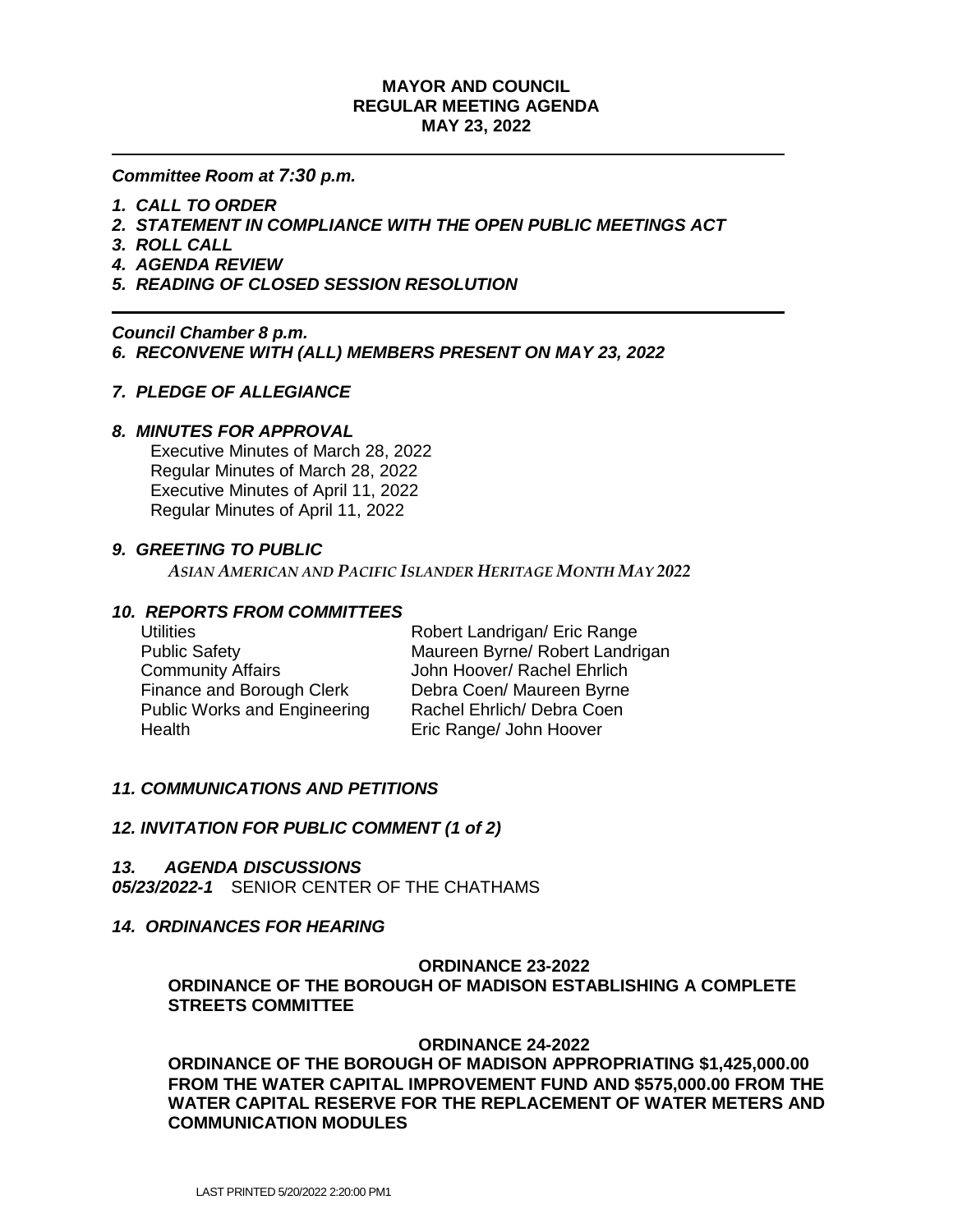#### **ORDINANCE 25-2022**

**ORDINANCE OF THE BOROUGH OF MADISON APPROPRIATING \$65,000.00 FROM THE GENERAL CAPITAL IMPROVEMENT FUND FOR REPLACEMENT OF HYDRAULIC HOSES AND REPAIRS TO LADDER TRUCK (TOWER 1)**

#### **ORDINANCE 26-2022 ORDINANCE OF THE BOROUGH OF MADISON APPROPRIATING \$43,600.00 FROM GENERAL CAPITAL IMPROVEMENT FUND FOR THE PURCHASE OF FIREFIGHTING TURNOUT, THERMAL CAMERAS AND GAS SENSORS**

# *15. INVITATION FOR PUBLIC COMMENT (2 of 2)*

# *16. INTRODUCTION OF ORDINANCES – None*

# *17. CONSENT AGENDA RESOLUTIONS*

R 149-2022 RESOLUTION OF THE BOROUGH OF MADISON AUTHORIZING PURCHASE OF TWO (2) POLICE VEHICLES FROM BEYER FORD OF MORRISTOWN, NEW JERSEY

R 150-2022 RESOLUTION OF THE BOROUGH OF MADISON AUTHORIZING PURCHASE OF POLICE VEHICLE ACCESSORIES FOR THE POLICE DEPARTMENT THROUGH THE NEW JERSEY COOPERATIVE PRICING SYSTEM

R 151-2022 RESOLUTION OF THE BOROUGH OF MADISON AUTHORIZING PURCHASE OF TWO (2) NEW COPIERS FROM DOCUMENT SOLUTIONS, LLC OF KENILWORTH, NEW JERSEY

R 152-2022 RESOLUTION OF THE BOROUGH OF MADISON GRANTING THE MOMS DEMAND ACTION PERMISSION TO TIE ORANGE RIBBONS AROUND TREES ON THE STREETS OF MADISON FROM JUNE 1, 2022 THROUGH JUNE 10, 2022 IN SUPPORT OF NATIONAL GUN VIOLENCE AWARENESS DAY

R 153-2022 RESOLUTION OF THE BOROUGH OF MADISON RECOGNIZING THE GOVERNOR'S COUNCIL ON ALCOHOLISM AND DRUG ABUSE FISCAL GRANT CYCLE OCTOBER 2020-JUNE 2025

R 154-2022 RESOLUTION OF THE BOROUGH OF MADISON SUPPORTING THE PRELIMINARY ALTERNATIVE PLAN #3 FOR STATE ROUTE 24/ COLUMBIA TURNPIKE/ PARK AVENUE INTERCHANGE

R 155-2022 RESOLUTION OF THE BOROUGH OF MADISON AUTHORIZING FRIDAY EVENING DOWNTOWN CONCERT SERIES

R 156-2022 RESOLUTION OF THE BOROUGH OF MADISON AUTHORIZING DONATION OF SURPLUS MISCELLANEOUS ITEMS TO THE MORRIS HABITAT FOR HUMANITY

R 157-2022 RESOLUTION OF THE BOROUGH OF MADISON APPROVING AN AMENDMENT OF THE CASH MANAGEMENT PLAN FOR THE YEAR 2022

R 158-2022 RESOLUTION OF THE BOROUGH OF MADISON AUTHORIZING THE CHIEF FINANCIAL OFFICER TO INVEST FUNDS IN THE NEW JERSEY ASSET & REBATE MANAGEMENT PROGRAM

R 159-2022 RESOLUTION OF THE BOROUGH OF MADISON APPROVING RAFFLES LICENSE APPLICATION SUBMITTED BY THE PTO TOREY J. SABATINI SCHOOL